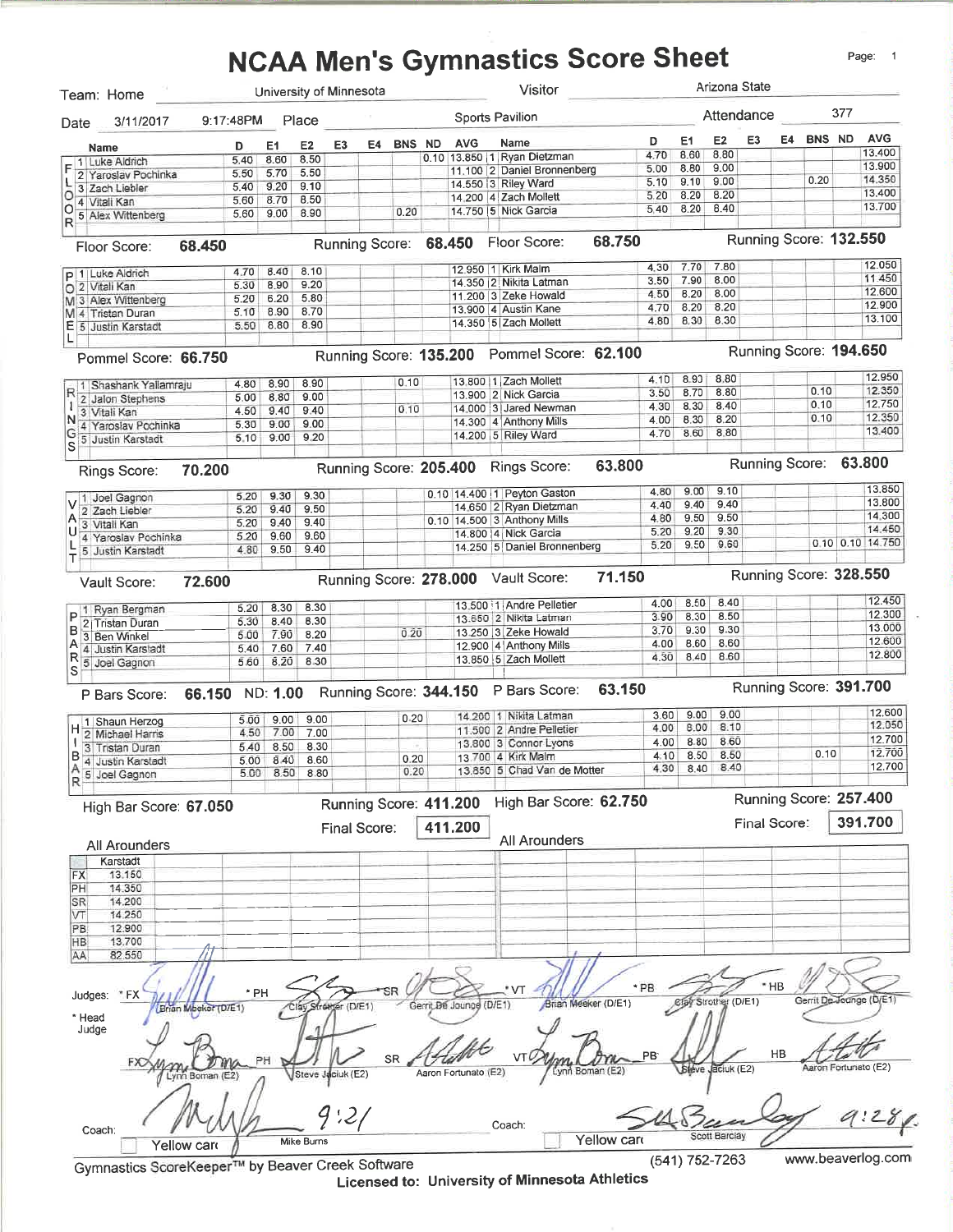#### **NCAA Men's Gymnastics Score Sheet**



Gymnastics ScoreKeeper™ by Beaver Creek Software

Licensed to: University of Minnesota Athletics

www.beaverlog.com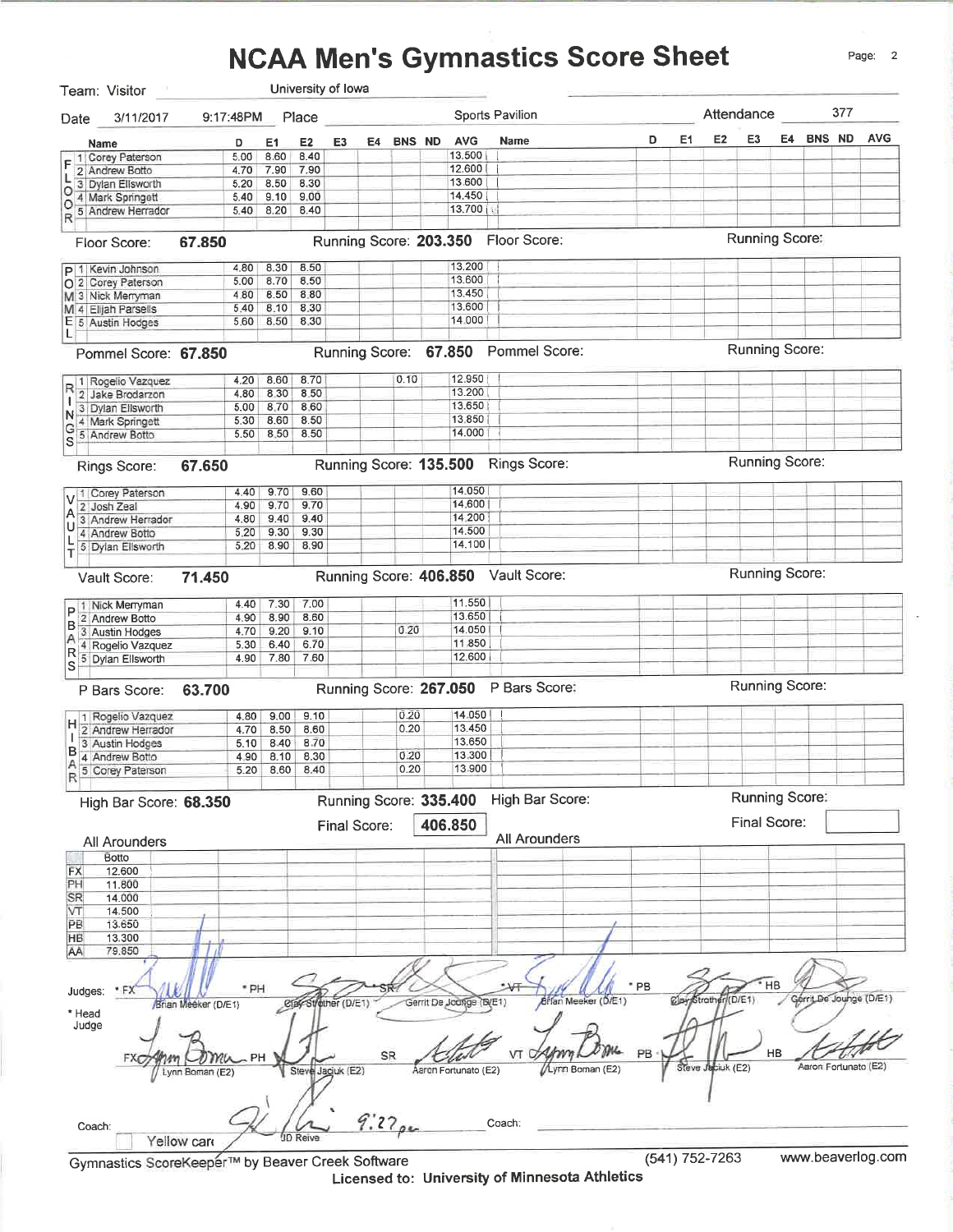### **Team Standing**

#### Meet: Minnesota vs. Iowa/ASU Date: 3/11/2017

| Date: 3/11/2017         |        |        |        |        |              |        | 3/11/2017 9:31pm |
|-------------------------|--------|--------|--------|--------|--------------|--------|------------------|
| # Team Name             | Floor  | Horse  | Rings  | Vault  | <b>Phars</b> | Bar    | Final            |
| University of Minnesota | 68.450 | 66.750 | 70.200 | 72.600 | 66.150       | 67.050 | 410.200          |
| 2 University of Iowa    | 67.850 | 67.850 | 67.650 | 71.450 | 63.700       | 68,350 | 406.850          |
| 3 Arizona State         | 68.750 | 62.100 | 63.800 | 71.150 | 63.150       | 62.750 | 391.700          |

Page: 1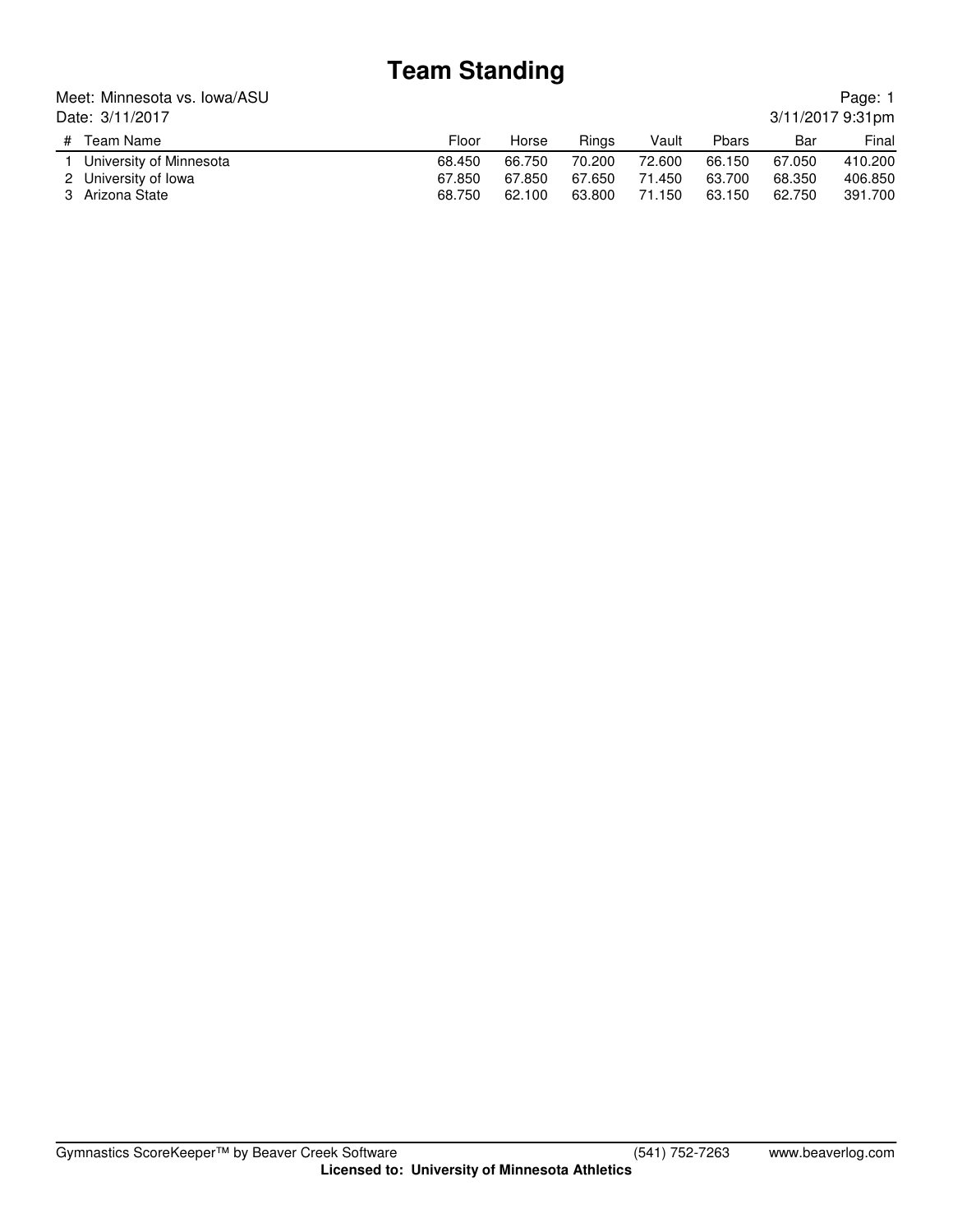### **Team Results Detail**

Meet: Minnesota vs. Iowa/ASU **Page: 1** Date: 3/11/2017 9:31pm

#### **University of Minnesota** Place: **1**

|    | Num. Name                |         | Floor  | Horse  | Rings  | Vault  | Pbars  | Bar    | AllAround |
|----|--------------------------|---------|--------|--------|--------|--------|--------|--------|-----------|
| 31 | Luke Aldrich             |         | 13.850 | 12.950 |        |        |        |        |           |
| 32 | Ryan Bergman             |         |        |        |        |        | 13.500 |        |           |
| 33 | <b>Tristan Duran</b>     |         |        | 13.900 |        |        | 13.650 | 13.800 |           |
| 34 | Joel Gagnon              |         | 14.500 |        |        | 14.400 | 13.850 | 13.850 |           |
| 35 | <b>Michael Harris</b>    |         |        |        |        |        |        | 11.500 |           |
| 36 | Shaun Herzog             |         | 14.250 |        |        | 13.500 |        | 14.200 |           |
| 37 | Vitali Kan               |         | 14.200 | 14.350 | 14.000 | 14.500 |        |        |           |
| 38 | Justin Karstadt          |         | 13.150 | 14.350 | 14.200 | 14.250 | 12.900 | 13.700 | 82.550    |
| 40 | Timmy Kutyla             |         |        |        |        |        |        | 12.450 |           |
| 41 | Zach Liebler             |         | 14.550 |        |        | 14.650 |        |        |           |
| 42 | Yaroslav Pochinka        |         | 11.100 |        | 14.300 | 14.800 |        |        |           |
| 43 | Jordan Poganski          |         |        | 10.750 |        |        |        |        |           |
| 44 | Mitchell Soukup          |         |        |        | 13.400 |        |        |        |           |
| 45 | Jalon Stephens           |         |        |        | 13.900 |        |        |        |           |
| 47 | <b>Ben Winkel</b>        |         |        |        |        |        | 13.250 |        |           |
| 48 | Alex Wittenberg          |         | 14.750 | 11.200 |        |        |        |        |           |
| 49 | Shashank Yallamraju      |         |        |        | 13.800 |        |        |        |           |
|    | Team Neutral Deductions: |         |        |        |        |        | 1.000  |        |           |
|    |                          | Totals: | 68.450 | 66.750 | 70.200 | 72.600 | 66.150 | 67.050 | 410.200   |
|    |                          |         |        |        |        |        |        |        |           |
|    |                          |         |        |        |        |        |        |        |           |
|    | University of Iowa       |         |        |        |        |        |        |        | Place: 2  |
|    | Num. Name                |         | Floor  | Horse  | Rings  | Vault  | Pbars  | Bar    | AllAround |
| 17 | Jake Brodarzon           |         |        |        | 13.200 |        |        |        |           |
| 18 | Kevin Johnson            |         |        | 13.200 |        |        |        |        |           |
| 19 | Dylan Ellsworth          |         | 13.600 |        | 13.650 | 14.100 | 12,600 |        |           |
| 20 | Rogelio Vazquez          |         |        |        | 12.950 |        | 11.850 | 14.050 |           |
| 21 | Andrew Herrador          |         | 13.700 |        |        | 14.200 |        | 13.450 |           |
| 22 | Nick Merryman            |         |        | 13.450 |        |        | 11.550 |        |           |
| 23 | Mark Springett           |         | 14.450 |        | 13.850 |        |        |        |           |
| 24 | <b>Elijah Parsells</b>   |         |        | 13.600 |        |        |        |        |           |
| 25 | Josh Zeal                |         |        |        |        | 14.600 |        |        |           |
| 26 | Mitch Mandozzi           |         |        |        |        |        | 12.650 |        |           |
| 27 | Corey Paterson           |         | 13.500 | 13.600 |        | 14.050 |        | 13.900 |           |
| 28 | <b>Andrew Botto</b>      |         | 12.600 | 11.800 | 14.000 | 14.500 | 13.650 | 13.300 | 79.850    |
| 29 | Austin Hodges            |         |        | 14.000 |        |        | 14.050 | 13.650 |           |
| 30 | David Spanier            |         | 13.000 |        |        |        |        |        |           |
|    |                          | Totals: | 67.850 | 67.850 | 67.650 | 71.450 | 63.700 | 68.350 | 406.850   |
|    |                          |         |        |        |        |        |        |        |           |

Scores in bold contributed to the team score. Scores in light gray were exhibition performances.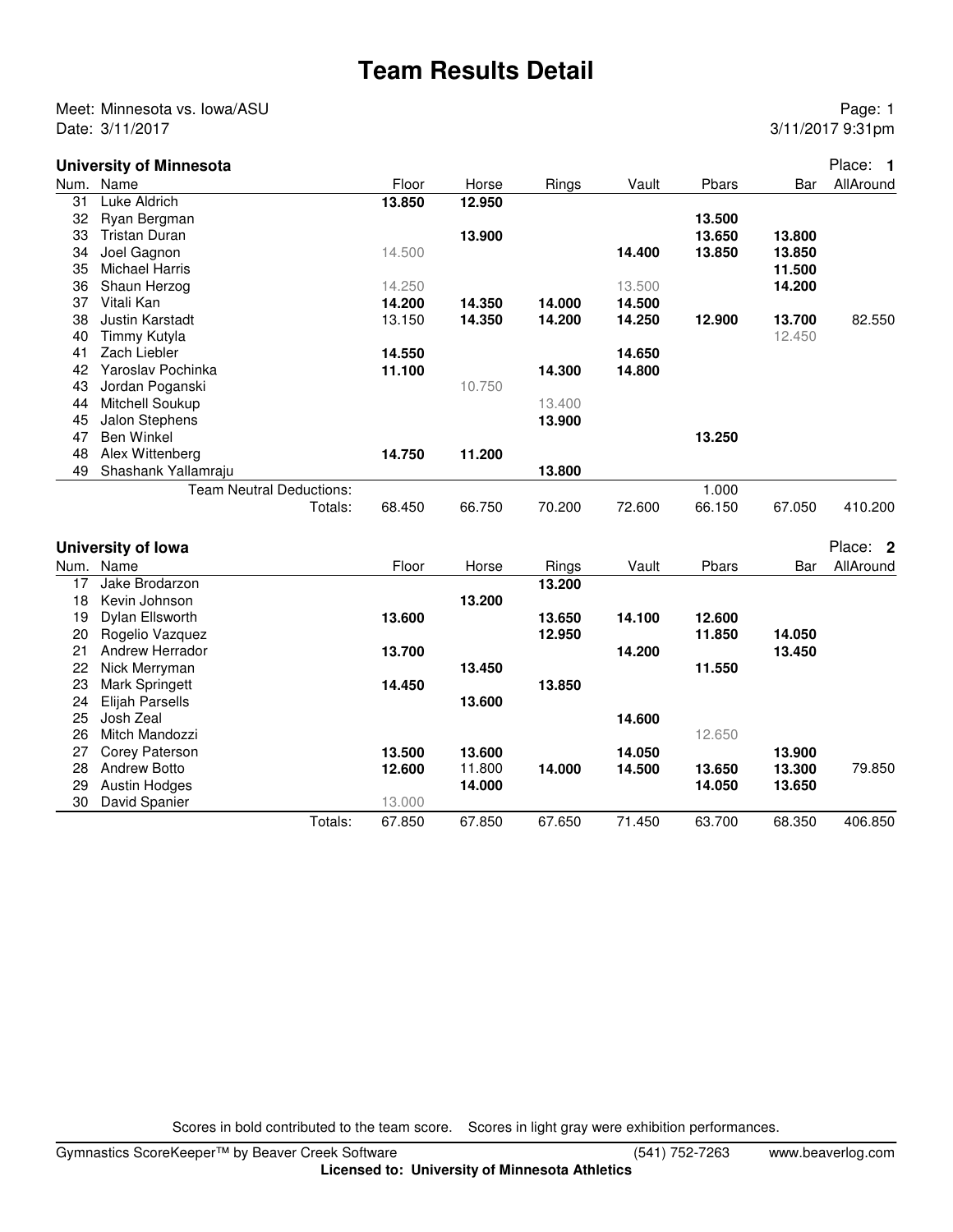### **Team Results Detail**

Meet: Minnesota vs. Iowa/ASU Page: 2 Date: 3/11/2017 9:31pm

|      | Arizona State        |         |        |        |        |        |        |        | Place: 3  |
|------|----------------------|---------|--------|--------|--------|--------|--------|--------|-----------|
| Num. | Name                 |         | Floor  | Horse  | Rings  | Vault  | Pbars  | Bar    | AllAround |
|      | Nick Garcia          |         | 13.700 |        | 12.350 | 14.450 |        |        |           |
| 2    | Zach Mollett         |         | 13.400 | 13.100 | 12.950 |        | 12.800 |        |           |
| 3    | <b>Riley Ward</b>    |         | 14.350 |        | 13.400 | 13.400 |        |        |           |
| 4    | Ryan Dietzman        |         | 13.400 |        |        | 13.800 |        |        |           |
| 5    | Jared Newman         |         |        |        | 12.750 |        |        | 11.450 |           |
| 6    | Kirk Malm            |         |        | 12.050 |        |        |        | 12.700 |           |
|      | Daniel Bronnenberg   |         | 13.900 |        |        | 14.750 |        |        |           |
| 8    | Andre Pelletier      |         |        |        |        |        | 12.450 | 12.050 |           |
| 9    | Connor Lyons         |         |        |        |        |        | 11.200 | 12.700 |           |
| 10   | Austin Kane          |         |        | 12.900 |        |        |        |        |           |
| 11   | Peyton Gaston        |         |        |        | 12.550 | 13.850 |        |        |           |
| 12   | <b>Anthony Mills</b> |         |        |        | 12.350 | 14.300 | 12.600 |        |           |
| 13   | Chad Van de Motter   |         |        |        |        |        |        | 12.700 |           |
| 14   | Zeke Howald          |         |        | 12.600 |        |        | 13.000 |        |           |
| 15   | Nikita Latman        |         |        | 11.450 |        |        | 12.300 | 12.600 |           |
| 16   | Jay Barnish          |         |        |        | 12.400 |        |        |        |           |
|      |                      | Totals: | 68.750 | 62.100 | 63.800 | 71.150 | 63.150 | 62.750 | 391.700   |

Scores in bold contributed to the team score. Scores in light gray were exhibition performances.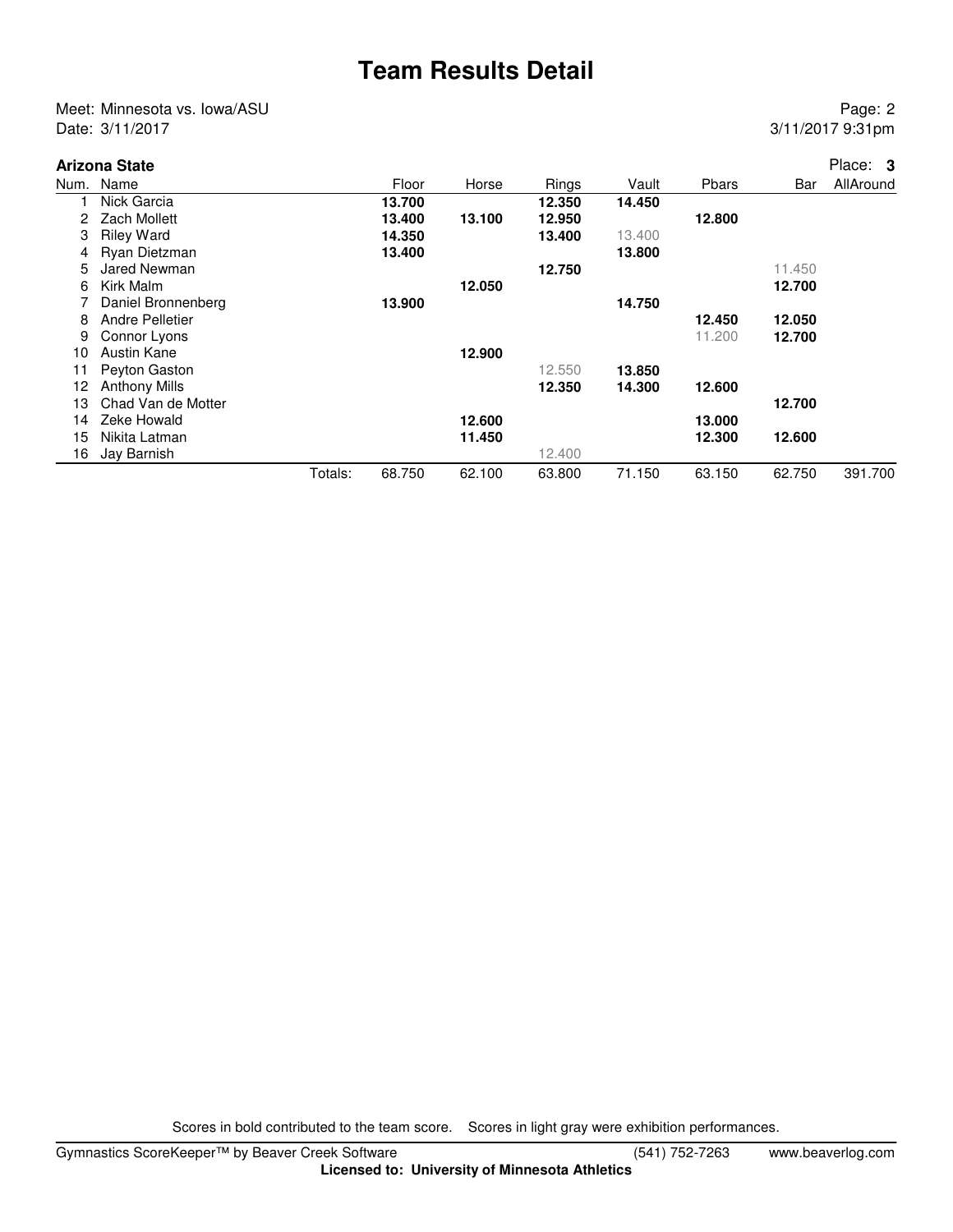### **Individual Results on Floor Exercise**

Meet: Minnesota vs. Iowa/ASU Date: 3/11/2017

Page: 1 3/11/2017 9:32pm

|    |    | Place Number HTR* Name | Team Name               | Score  |
|----|----|------------------------|-------------------------|--------|
|    | 48 | Alex Wittenberg        | University of Minnesota | 14.750 |
| 2  | 41 | Zach Liebler           | University of Minnesota | 14.550 |
| 3  | 23 | Mark Springett         | University of Iowa      | 14.450 |
| 4  | 3  | <b>Riley Ward</b>      | Arizona State           | 14.350 |
| 5  | 37 | Vitali Kan             | University of Minnesota | 14.200 |
| 6  |    | Daniel Bronnenberg     | Arizona State           | 13.900 |
| 7  | 31 | Luke Aldrich           | University of Minnesota | 13.850 |
| 8  | 21 | Andrew Herrador        | University of Iowa      | 13.700 |
| 8  |    | Nick Garcia            | Arizona State           | 13.700 |
| 10 | 19 | Dylan Ellsworth        | University of Iowa      | 13.600 |
| 11 | 27 | <b>Corey Paterson</b>  | University of Iowa      | 13.500 |
| 12 | 4  | Ryan Dietzman          | Arizona State           | 13.400 |
| 12 | 2  | <b>Zach Mollett</b>    | Arizona State           | 13.400 |
| 14 | 38 | <b>Justin Karstadt</b> | University of Minnesota | 13.150 |
| 15 | 28 | <b>Andrew Botto</b>    | University of Iowa      | 12.600 |
| 16 | 42 | Yaroslav Pochinka      | University of Minnesota | 11.100 |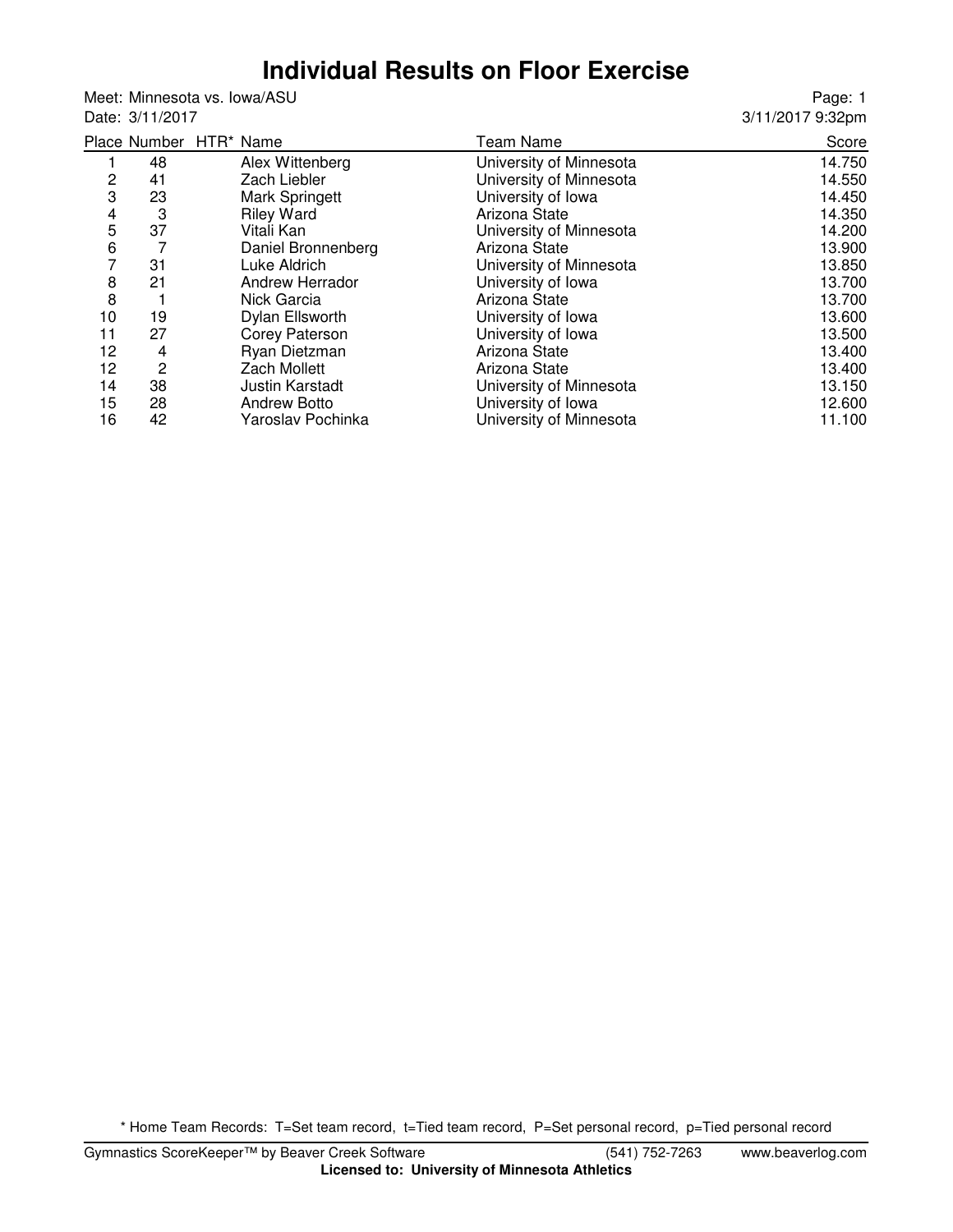# **Individual Results on Pommel Horse**

Meet: Minnesota vs. Iowa/ASU Date: 3/11/2017

Page: 1 3/11/2017 9:32pm

|    | Place Number HTR* Name |    |                        | <b>Team Name</b>        | Score  |
|----|------------------------|----|------------------------|-------------------------|--------|
|    | 37                     | P. | Vitali Kan             | University of Minnesota | 14.350 |
|    | 38                     |    | <b>Justin Karstadt</b> | University of Minnesota | 14.350 |
| 3  | 29                     |    | <b>Austin Hodges</b>   | University of Iowa      | 14.000 |
| 4  | 33                     |    | Tristan Duran          | University of Minnesota | 13.900 |
| 5  | 27                     |    | Corey Paterson         | University of Iowa      | 13.600 |
| 5  | 24                     |    | <b>Elijah Parsells</b> | University of Iowa      | 13.600 |
| 7  | 22                     |    | Nick Merryman          | University of Iowa      | 13.450 |
| 8  | 18                     |    | Kevin Johnson          | University of Iowa      | 13.200 |
| 9  | 2                      |    | <b>Zach Mollett</b>    | Arizona State           | 13.100 |
| 10 | 31                     |    | Luke Aldrich           | University of Minnesota | 12.950 |
| 11 | 10                     |    | Austin Kane            | Arizona State           | 12.900 |
| 12 | 14                     |    | Zeke Howald            | Arizona State           | 12.600 |
| 13 | 6                      |    | Kirk Malm              | Arizona State           | 12.050 |
| 14 | 28                     |    | <b>Andrew Botto</b>    | University of Iowa      | 11.800 |
| 15 | 15                     |    | Nikita Latman          | Arizona State           | 11.450 |
| 16 | 48                     |    | Alex Wittenberg        | University of Minnesota | 11.200 |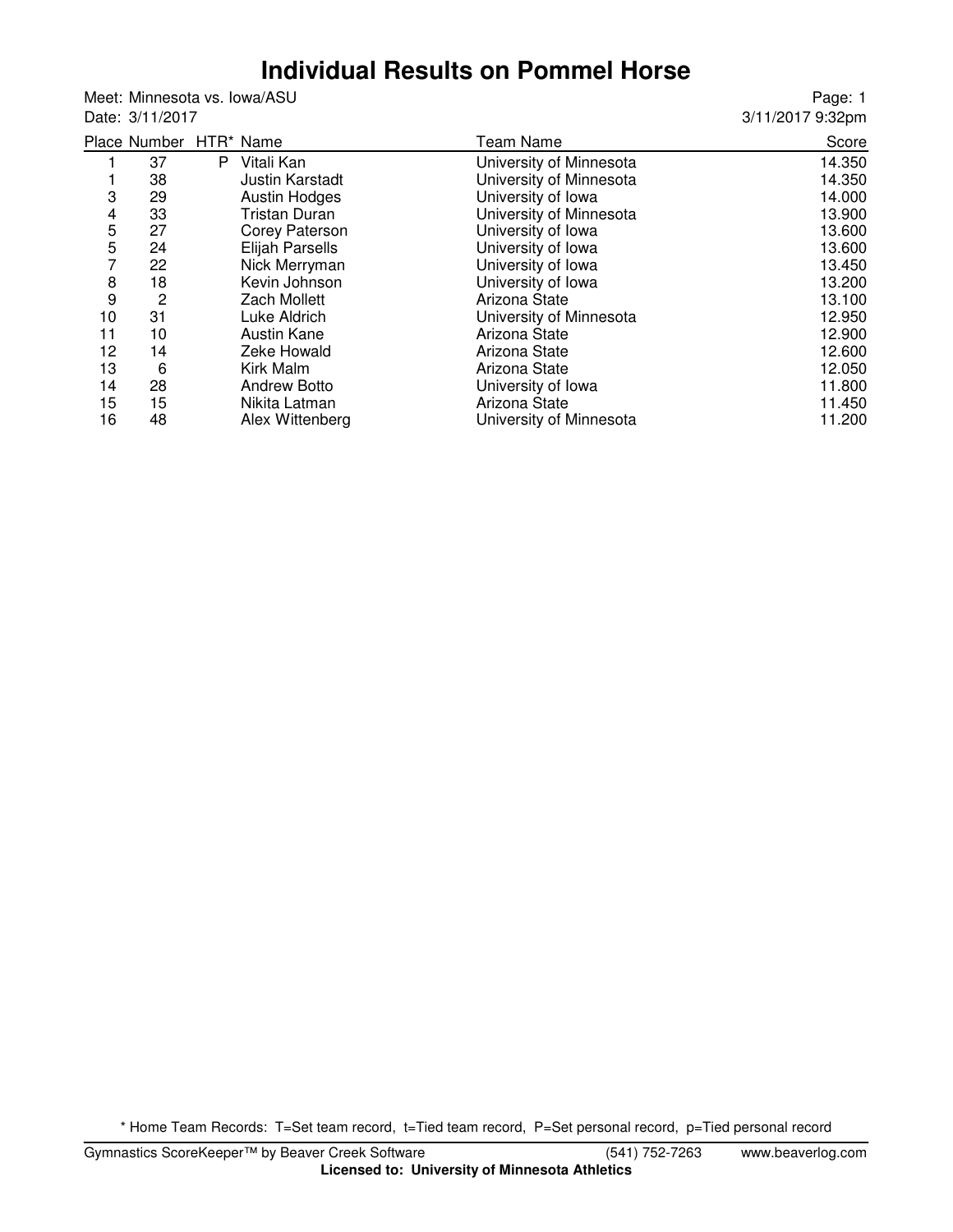#### **Individual Results on Rings**

Meet: Minnesota vs. Iowa/ASU Date: 3/11/2017

Page: 1 3/11/2017 9:32pm

|                | Place Number HTR* Name |    |                      | <b>Team Name</b>        | Score  |
|----------------|------------------------|----|----------------------|-------------------------|--------|
|                | 42                     |    | Yaroslav Pochinka    | University of Minnesota | 14.300 |
| $\overline{c}$ | 38                     |    | Justin Karstadt      | University of Minnesota | 14.200 |
| 3              | 37                     | P. | Vitali Kan           | University of Minnesota | 14.000 |
| 3              | 28                     |    | <b>Andrew Botto</b>  | University of Iowa      | 14.000 |
| 5              | 45                     |    | Jalon Stephens       | University of Minnesota | 13.900 |
| 6              | 23                     |    | Mark Springett       | University of Iowa      | 13.850 |
| 7              | 49                     |    | Shashank Yallamraju  | University of Minnesota | 13.800 |
| 8              | 19                     |    | Dylan Ellsworth      | University of Iowa      | 13.650 |
| 9              | 3                      |    | <b>Riley Ward</b>    | Arizona State           | 13.400 |
| 10             | 17                     |    | Jake Brodarzon       | University of Iowa      | 13.200 |
| 11             | 20                     |    | Rogelio Vazquez      | University of Iowa      | 12.950 |
| 11             | 2                      |    | Zach Mollett         | Arizona State           | 12.950 |
| 13             | 5                      |    | Jared Newman         | Arizona State           | 12.750 |
| 14             |                        |    | Nick Garcia          | Arizona State           | 12.350 |
| 14             | 12                     |    | <b>Anthony Mills</b> | Arizona State           | 12.350 |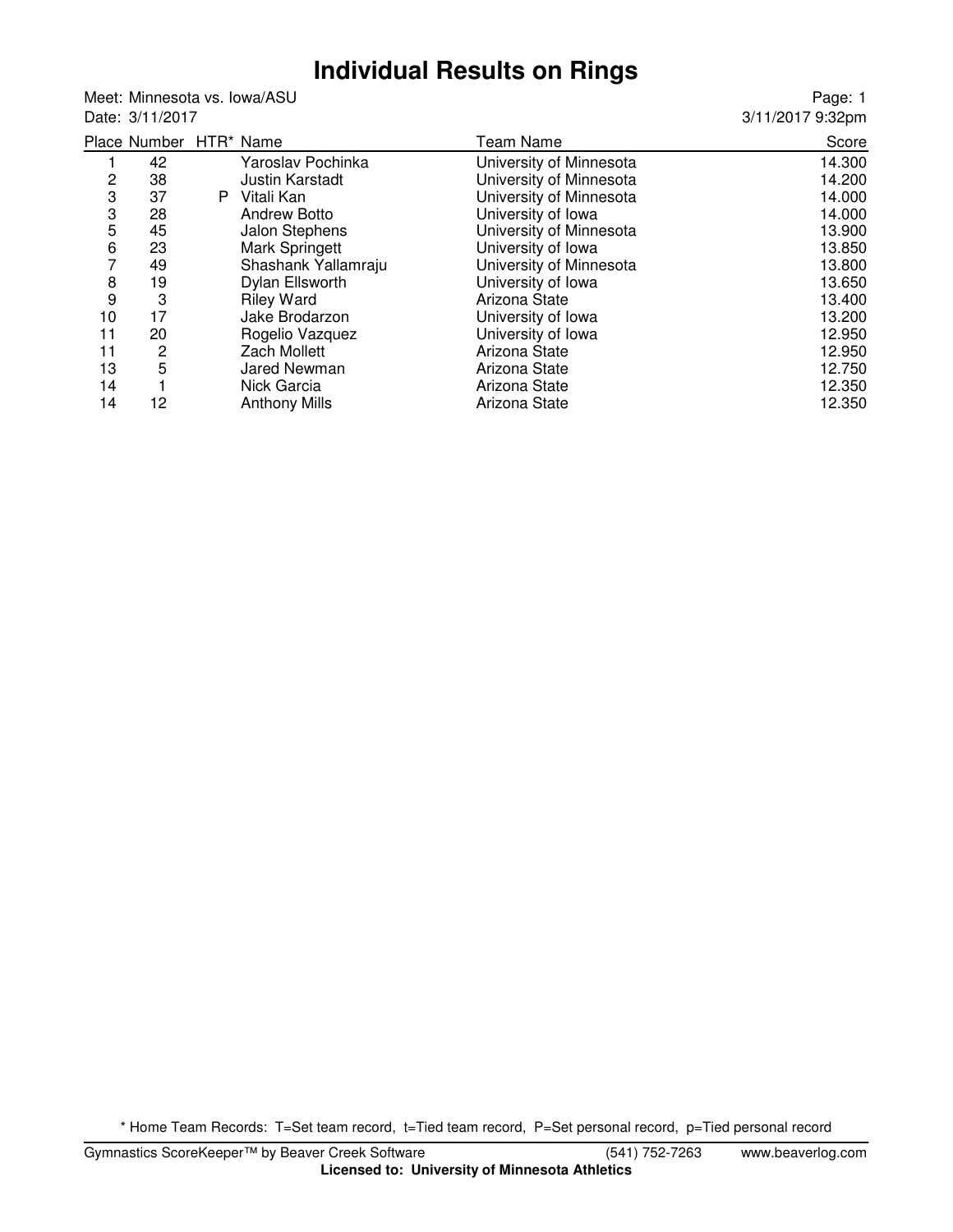## **Individual Results on Vault**

Meet: Minnesota vs. Iowa/ASU Date: 3/11/2017

Page: 1 3/11/2017 9:32pm

|            |    | Place Number HTR* Name | <b>Team Name</b>        | Score  |
|------------|----|------------------------|-------------------------|--------|
|            | 42 | Yaroslav Pochinka      | University of Minnesota | 14.800 |
| 2          |    | Daniel Bronnenberg     | Arizona State           | 14.750 |
| 3          | 41 | Zach Liebler           | University of Minnesota | 14.650 |
| 4          | 25 | Josh Zeal              | University of Iowa      | 14.600 |
| 5          | 37 | Vitali Kan             | University of Minnesota | 14.500 |
| $\sqrt{5}$ | 28 | <b>Andrew Botto</b>    | University of Iowa      | 14.500 |
| 7          |    | Nick Garcia            | Arizona State           | 14.450 |
| 8          | 34 | Joel Gagnon            | University of Minnesota | 14.400 |
| 9          | 12 | <b>Anthony Mills</b>   | Arizona State           | 14.300 |
| 10         | 38 | <b>Justin Karstadt</b> | University of Minnesota | 14.250 |
| 11         | 21 | Andrew Herrador        | University of Iowa      | 14.200 |
| 12         | 19 | Dylan Ellsworth        | University of Iowa      | 14.100 |
| 13         | 27 | Corey Paterson         | University of Iowa      | 14.050 |
| 14         | 11 | Peyton Gaston          | Arizona State           | 13.850 |
| 15         | 4  | Ryan Dietzman          | Arizona State           | 13.800 |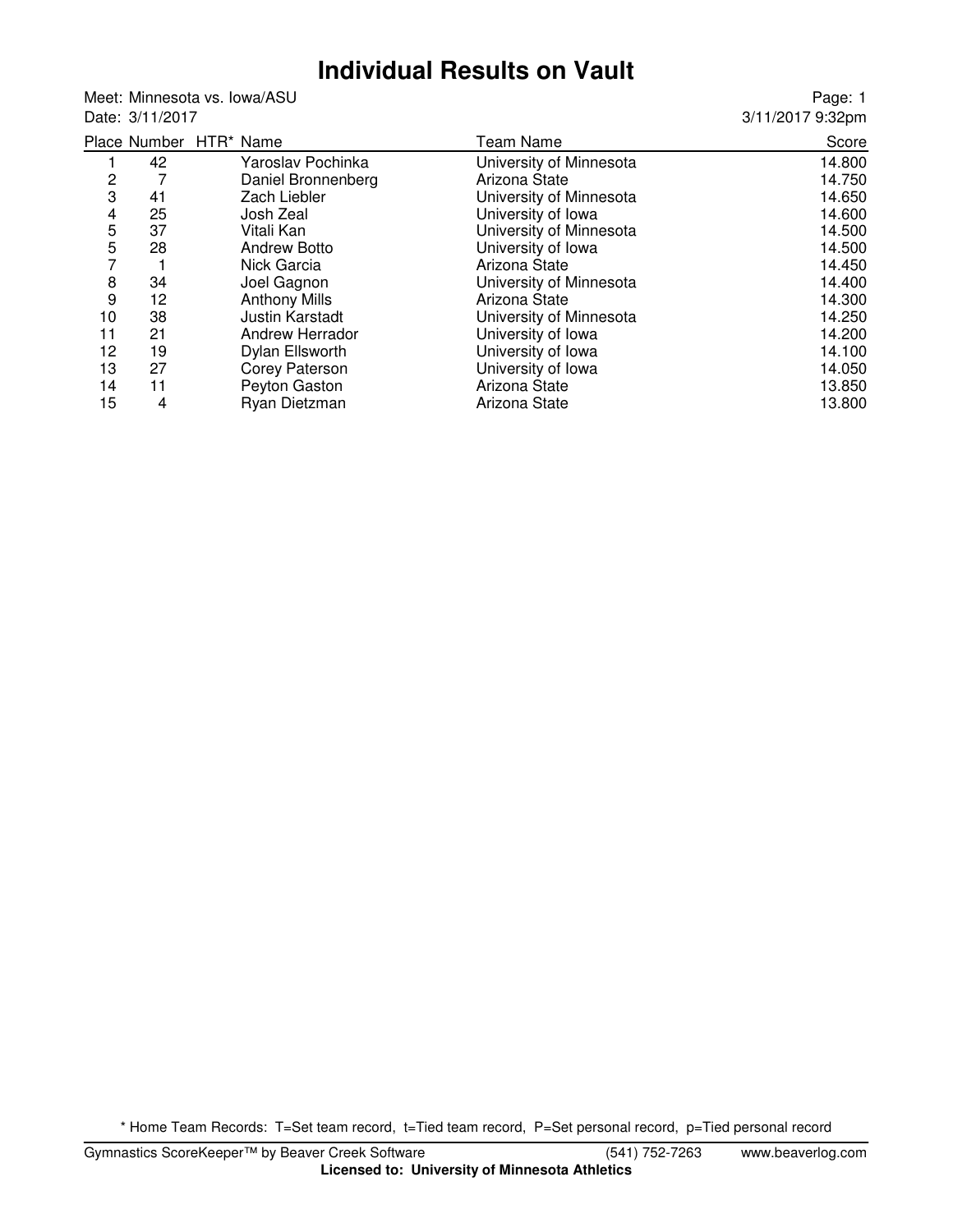#### **Individual Results on Parallel Bars**

Meet: Minnesota vs. Iowa/ASU Date: 3/11/2017

Page: 1 3/11/2017 9:32pm

|                |    | Place Number HTR* Name | Team Name               | Score  |
|----------------|----|------------------------|-------------------------|--------|
|                | 29 | <b>Austin Hodges</b>   | University of Iowa      | 14.050 |
| 2              | 34 | Joel Gagnon            | University of Minnesota | 13.850 |
| 3              | 33 | Tristan Duran          | University of Minnesota | 13.650 |
| 3              | 28 | <b>Andrew Botto</b>    | University of Iowa      | 13.650 |
| 5              | 32 | Ryan Bergman           | University of Minnesota | 13.500 |
| 6              | 47 | <b>Ben Winkel</b>      | University of Minnesota | 13.250 |
| $\overline{7}$ | 14 | Zeke Howald            | Arizona State           | 13.000 |
| 8              | 38 | <b>Justin Karstadt</b> | University of Minnesota | 12.900 |
| 9              | 2  | Zach Mollett           | Arizona State           | 12.800 |
| 10             | 19 | Dylan Ellsworth        | University of Iowa      | 12.600 |
| 10             | 12 | <b>Anthony Mills</b>   | Arizona State           | 12.600 |
| 12             | 8  | <b>Andre Pelletier</b> | Arizona State           | 12.450 |
| 13             | 15 | Nikita Latman          | Arizona State           | 12.300 |
| 14             | 20 | Rogelio Vazquez        | University of Iowa      | 11.850 |
| 15             | 22 | Nick Merryman          | University of Iowa      | 11.550 |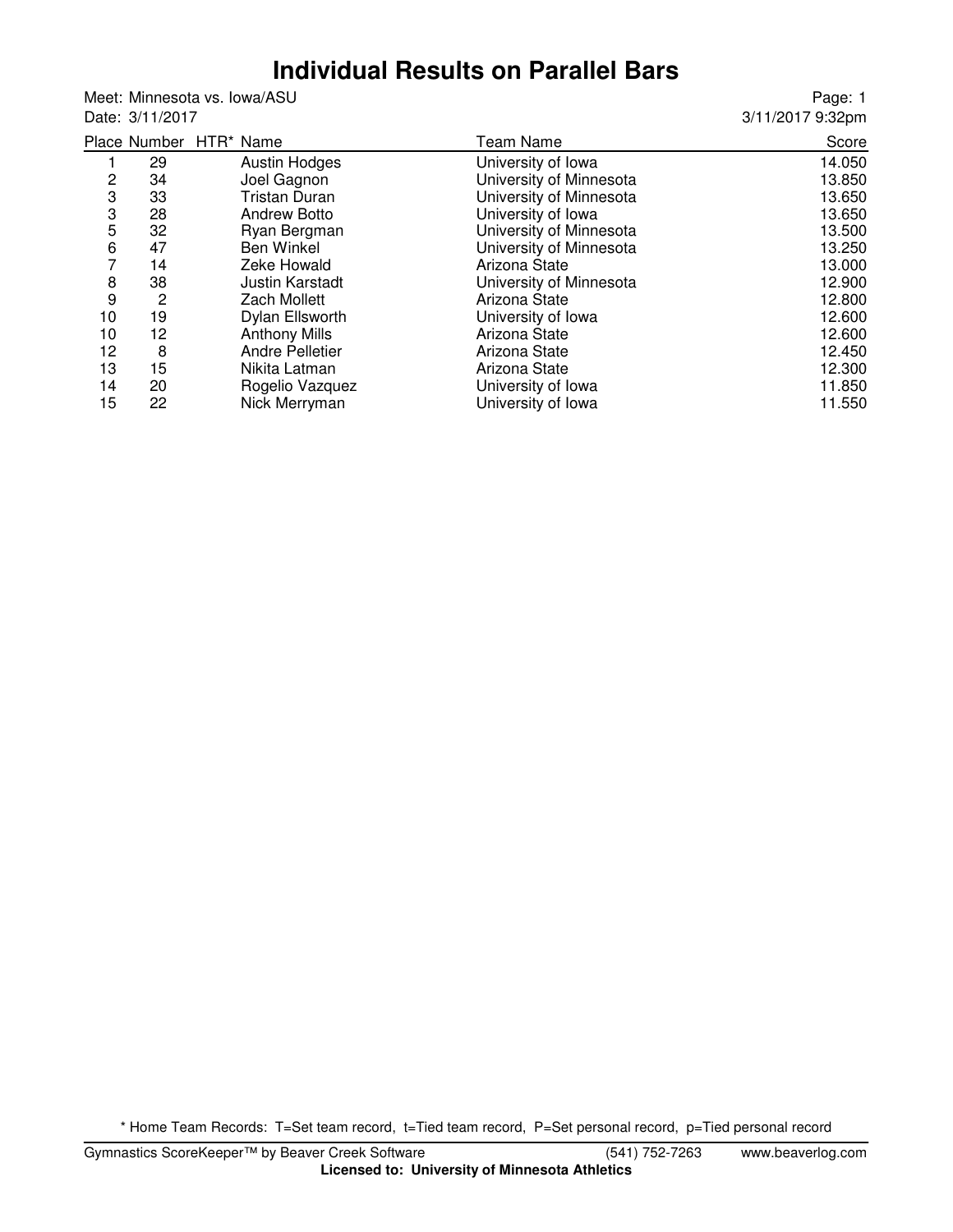# **Individual Results on Horizontal Bar**

Meet: Minnesota vs. Iowa/ASU Date: 3/11/2017

Page: 1 3/11/2017 9:32pm

|    | Place Number HTR* Name |    |                        | <b>Team Name</b>        | Score  |
|----|------------------------|----|------------------------|-------------------------|--------|
|    | 36                     |    | Shaun Herzog           | University of Minnesota | 14.200 |
| 2  | 20                     |    | Rogelio Vazquez        | University of Iowa      | 14.050 |
| 3  | 27                     |    | Corey Paterson         | University of Iowa      | 13.900 |
| 4  | 34                     | P. | Joel Gagnon            | University of Minnesota | 13.850 |
| 5  | 33                     |    | <b>Tristan Duran</b>   | University of Minnesota | 13.800 |
| 6  | 38                     |    | <b>Justin Karstadt</b> | University of Minnesota | 13.700 |
| 7  | 29                     |    | <b>Austin Hodges</b>   | University of Iowa      | 13.650 |
| 8  | 21                     |    | Andrew Herrador        | University of Iowa      | 13.450 |
| 9  | 28                     |    | <b>Andrew Botto</b>    | University of Iowa      | 13.300 |
| 10 | 9                      |    | Connor Lyons           | Arizona State           | 12.700 |
| 10 | 6                      |    | Kirk Malm              | Arizona State           | 12.700 |
| 10 | 13                     |    | Chad Van de Motter     | Arizona State           | 12.700 |
| 13 | 15                     |    | Nikita Latman          | Arizona State           | 12.600 |
| 14 | 8                      |    | <b>Andre Pelletier</b> | Arizona State           | 12.050 |
| 15 | 35                     |    | <b>Michael Harris</b>  | University of Minnesota | 11.500 |